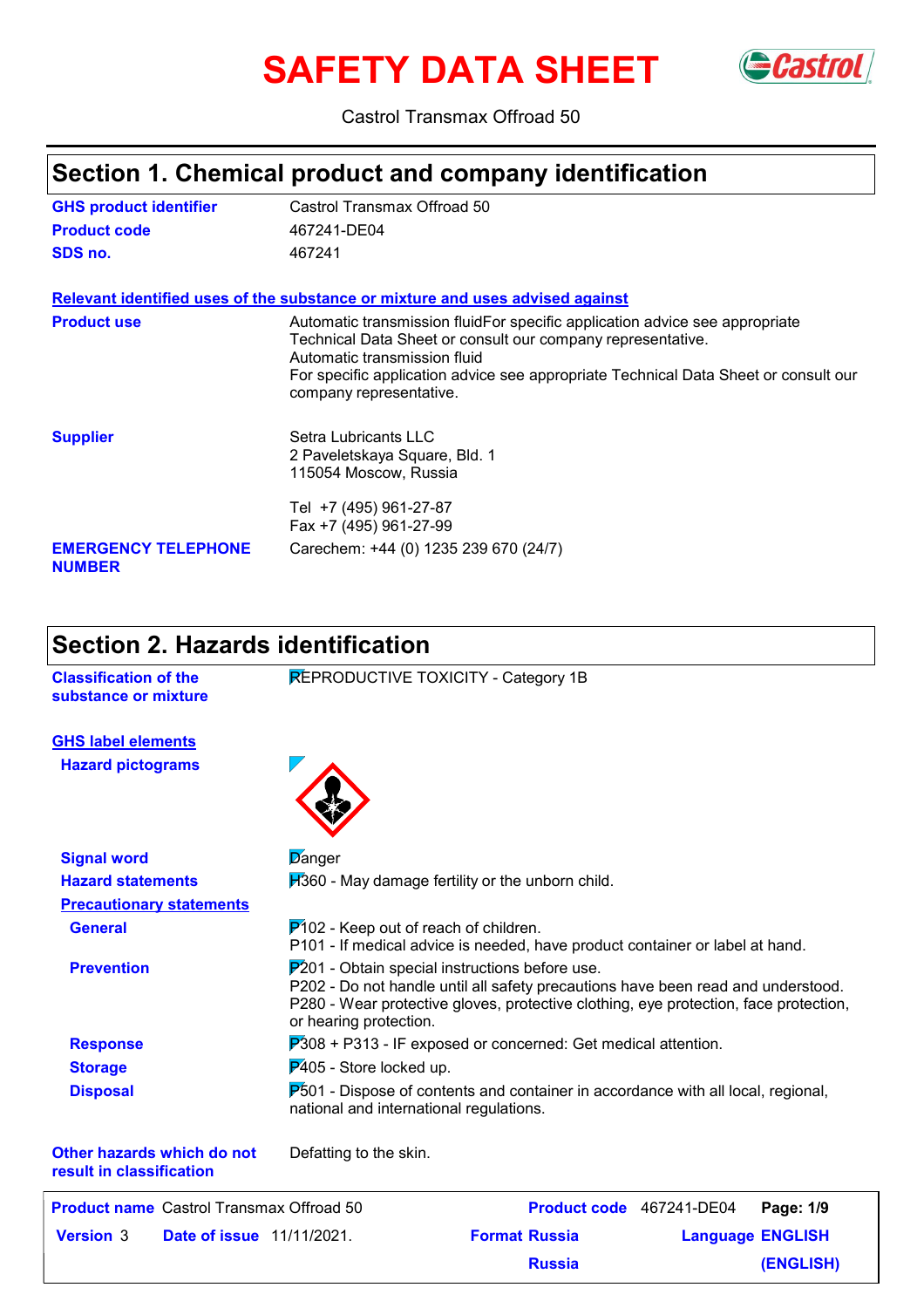### **Section 3. Composition/information on ingredients**

**Substance/mixture**

Mixture

Highly refined base oil (IP 346 DMSO extract < 3%). Proprietary performance additives.

| <b>Ingredient name</b>                                                                                                              | $\frac{9}{6}$ | <b>CAS number</b>           |
|-------------------------------------------------------------------------------------------------------------------------------------|---------------|-----------------------------|
| <b>Z</b> inc bis[O,O-bis(2-ethylhexyl)] bis(dithiophosphate)<br>Phenol, dodecyl-, sulphurised, carbonates, calcium salts, overbased | l ≤3<br> ≤3   | 4259-15-8<br>68784-26-9     |
| Alkyl phenol                                                                                                                        | <1            | 74499-35-7 /<br>121158-58-5 |

**There are no additional ingredients present which, within the current knowledge of the supplier and in the concentrations applicable, are classified as hazardous to health or the environment and hence require reporting in this section.**

**Occupational exposure limits, if available, are listed in Section 8.**

### **Section 4. First aid measures**

| <b>Description of necessary first aid measures</b> |                                                                                                                                                                                                                                                                                                                    |
|----------------------------------------------------|--------------------------------------------------------------------------------------------------------------------------------------------------------------------------------------------------------------------------------------------------------------------------------------------------------------------|
| <b>Inhalation</b>                                  | <b>If inhaled, remove to fresh air. Get medical attention.</b>                                                                                                                                                                                                                                                     |
| <b>Ingestion</b>                                   | Do not induce vomiting unless directed to do so by medical personnel. Never give<br>anything by mouth to an unconscious person. If unconscious, place in recovery<br>position and get medical attention immediately. Get medical attention.                                                                        |
| <b>Skin contact</b>                                | In case of contact, immediately flush skin with plenty of water for at least 15 minutes<br>while removing contaminated clothing and shoes. Wash skin thoroughly with soap<br>and water or use recognised skin cleanser. Wash clothing before reuse. Clean<br>shoes thoroughly before reuse. Get medical attention. |
| Eye contact                                        | In case of contact, immediately flush eyes with plenty of water for at least 15<br>minutes. Eyelids should be held away from the eyeball to ensure thorough rinsing.<br>Check for and remove any contact lenses. Get medical attention.                                                                            |
|                                                    | . <i>.</i>                                                                                                                                                                                                                                                                                                         |

**Most important symptoms/effects, acute and delayed**

See Section 11 for more detailed information on health effects and symptoms.

|                                   | Indication of immediate medical attention and special treatment needed, if necessary                                                                                                                                                                                                                                                                                                                          |
|-----------------------------------|---------------------------------------------------------------------------------------------------------------------------------------------------------------------------------------------------------------------------------------------------------------------------------------------------------------------------------------------------------------------------------------------------------------|
| <b>Specific treatments</b>        | No specific treatment.                                                                                                                                                                                                                                                                                                                                                                                        |
| <b>Notes to physician</b>         | Treatment should in general be symptomatic and directed to relieving any effects.                                                                                                                                                                                                                                                                                                                             |
| <b>Protection of first-aiders</b> | No action shall be taken involving any personal risk or without suitable training. If it<br>is suspected that fumes are still present, the rescuer should wear an appropriate<br>mask or self-contained breathing apparatus. It may be dangerous to the person<br>providing aid to give mouth-to-mouth resuscitation. Wash contaminated clothing<br>thoroughly with water before removing it, or wear gloves. |

# **Section 5. Firefighting measures**

| <b>Extinguishing media</b>                           |                                                                                                                                                                                              |
|------------------------------------------------------|----------------------------------------------------------------------------------------------------------------------------------------------------------------------------------------------|
| <b>Suitable extinguishing</b><br>media               | In case of fire, use foam, dry chemical or carbon dioxide extinguisher or spray.                                                                                                             |
| <b>Unsuitable extinguishing</b><br>media             | Do not use water jet.                                                                                                                                                                        |
| <b>Specific hazards arising</b><br>from the chemical | In a fire or if heated, a pressure increase will occur and the container may burst.                                                                                                          |
| <b>Hazardous thermal</b><br>decomposition products   | Combustion products may include the following:<br>phosphorus oxides<br>carbon oxides (CO, CO <sub>2</sub> ) (carbon monoxide, carbon dioxide)<br>sulphur oxides (SO, SO <sub>2</sub> , etc.) |

|                  | <b>Product name</b> Castrol Transmax Offroad 50 |                      | Product code 467241-DE04 Page: 2/9 |           |
|------------------|-------------------------------------------------|----------------------|------------------------------------|-----------|
| <b>Version</b> 3 | <b>Date of issue</b> 11/11/2021.                | <b>Format Russia</b> | <b>Language ENGLISH</b>            |           |
|                  |                                                 | <b>Russia</b>        |                                    | (ENGLISH) |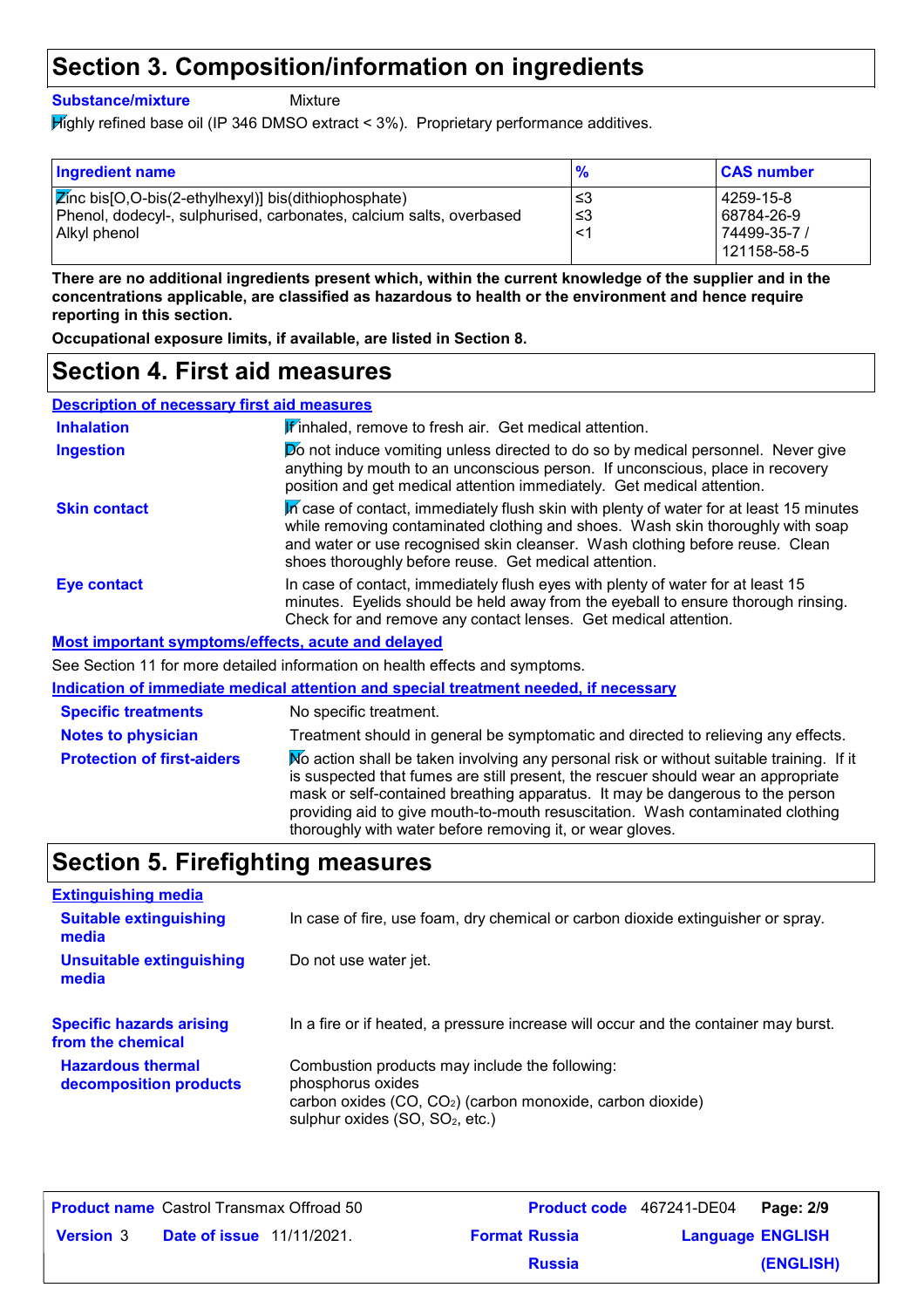# **Section 5. Firefighting measures**

| <b>Special protective actions</b><br>for fire-fighters | Promptly isolate the scene by removing all persons from the vicinity of the incident if<br>there is a fire. No action shall be taken involving any personal risk or without<br>suitable training. |
|--------------------------------------------------------|---------------------------------------------------------------------------------------------------------------------------------------------------------------------------------------------------|
| <b>Special protective</b>                              | Fire-fighters should wear positive pressure self-contained breathing apparatus                                                                                                                    |
| equipment for fire-fighters                            | (SCBA) and full turnout gear.                                                                                                                                                                     |

### **Section 6. Accidental release measures**

| <b>Personal precautions, protective equipment and emergency procedures</b> |  |  |  |  |
|----------------------------------------------------------------------------|--|--|--|--|
|                                                                            |  |  |  |  |

| For non-emergency<br>personnel                       | No action shall be taken involving any personal risk or without suitable training.<br>Evacuate surrounding areas. Keep unnecessary and unprotected personnel from<br>entering. Do not touch or walk through spilt material. Avoid breathing vapour or<br>mist. Provide adequate ventilation. Put on appropriate personal protective<br>equipment. Floors may be slippery; use care to avoid falling. Contact emergency<br>personnel. |  |  |  |  |
|------------------------------------------------------|--------------------------------------------------------------------------------------------------------------------------------------------------------------------------------------------------------------------------------------------------------------------------------------------------------------------------------------------------------------------------------------------------------------------------------------|--|--|--|--|
| For emergency responders                             | Entry into a confined space or poorly ventilated area contaminated with vapour, mist<br>or fume is extremely hazardous without the correct respiratory protective equipment<br>and a safe system of work. Wear self-contained breathing apparatus. Wear a<br>suitable chemical protective suit. Chemical resistant boots. See also the<br>information in "For non-emergency personnel".                                              |  |  |  |  |
| <b>Environmental precautions</b>                     | Avoid dispersal of spilt material and runoff and contact with soil, waterways, drains<br>and sewers. Inform the relevant authorities if the product has caused environmental<br>pollution (sewers, waterways, soil or air).                                                                                                                                                                                                          |  |  |  |  |
| Methods and material for containment and cleaning up |                                                                                                                                                                                                                                                                                                                                                                                                                                      |  |  |  |  |
| <b>Small spill</b>                                   | Stop leak if without risk. Move containers from spill area. Absorb with an inert<br>material and place in an appropriate waste disposal container. Dispose of via a<br>licensed waste disposal contractor.                                                                                                                                                                                                                           |  |  |  |  |
| <b>Large spill</b>                                   | Stop leak if without risk. Move containers from spill area. Approach the release<br>from upwind. Prevent entry into sewers, water courses, basements or confined<br>areas. Contain and collect spillage with non-combustible, absorbent material e.g.<br>sand, earth, vermiculite or diatomaceous earth and place in container for disposal<br>according to local regulations. Contaminated absorbent material may pose the          |  |  |  |  |

## **Section 7. Handling and storage**

contractor.

| <b>Precautions for safe handling</b>             |                                                                                                                                                                                                                                                                                                                                                                                                                                                                                                                                                                                                                                                                                                                                   |
|--------------------------------------------------|-----------------------------------------------------------------------------------------------------------------------------------------------------------------------------------------------------------------------------------------------------------------------------------------------------------------------------------------------------------------------------------------------------------------------------------------------------------------------------------------------------------------------------------------------------------------------------------------------------------------------------------------------------------------------------------------------------------------------------------|
| <b>Protective measures</b>                       | $\triangleright$ dt on appropriate personal protective equipment (see Section 8). Avoid exposure -<br>obtain special instructions before use. Avoid exposure during pregnancy. Do not<br>handle until all safety precautions have been read and understood. Do not get in<br>eyes or on skin or clothing. Do not ingest. Avoid breathing vapour or mist. If during<br>normal use the material presents a respiratory hazard, use only with adequate<br>ventilation or wear appropriate respirator. Keep in the original container or an<br>approved alternative made from a compatible material, kept tightly closed when not<br>in use. Empty containers retain product residue and can be hazardous. Do not<br>reuse container. |
| <b>Advice on general</b><br>occupational hygiene | Eating, drinking and smoking should be prohibited in areas where this material is<br>handled, stored and processed. Wash thoroughly after handling. Remove<br>contaminated clothing and protective equipment before entering eating areas. See<br>also Section 8 for additional information on hygiene measures.                                                                                                                                                                                                                                                                                                                                                                                                                  |

same hazard as the spilt product. Dispose of via a licensed waste disposal

|                  | <b>Product name</b> Castrol Transmax Offroad 50 |                      | Product code 467241-DE04 Page: 3/9 |           |
|------------------|-------------------------------------------------|----------------------|------------------------------------|-----------|
| <b>Version</b> 3 | <b>Date of issue</b> 11/11/2021.                | <b>Format Russia</b> | <b>Language ENGLISH</b>            |           |
|                  |                                                 | <b>Russia</b>        |                                    | (ENGLISH) |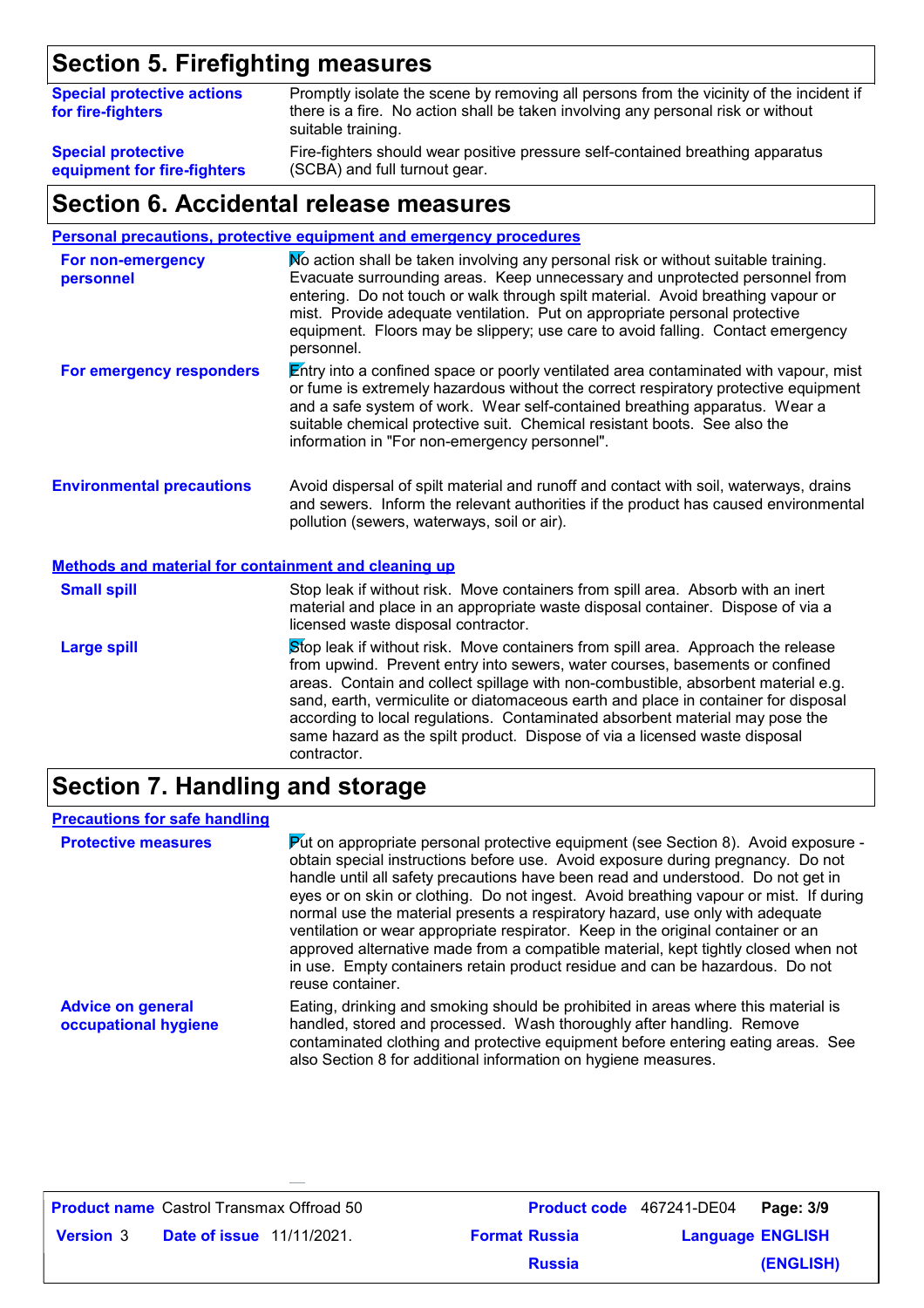# **Section 7. Handling and storage**

| <b>Conditions for safe storage,</b><br>including any<br><b>incompatibilities</b> | Store in accordance with local regulations. Store in original container protected<br>from direct sunlight in a dry, cool and well-ventilated area, away from incompatible<br>materials (see Section 10) and food and drink. Store locked up. Keep container<br>tightly closed and sealed until ready for use. Store and use only in equipment/<br>containers designed for use with this product. Containers that have been opened<br>must be carefully resealed and kept upright to prevent leakage. Do not store in<br>unlabelled containers. Use appropriate containment to avoid environmental<br>contamination. |  |  |  |  |
|----------------------------------------------------------------------------------|---------------------------------------------------------------------------------------------------------------------------------------------------------------------------------------------------------------------------------------------------------------------------------------------------------------------------------------------------------------------------------------------------------------------------------------------------------------------------------------------------------------------------------------------------------------------------------------------------------------------|--|--|--|--|
| <b>Not suitable</b>                                                              | Prolonged exposure to elevated temperature.                                                                                                                                                                                                                                                                                                                                                                                                                                                                                                                                                                         |  |  |  |  |
| Section 8. Exposure controls/personal protection                                 |                                                                                                                                                                                                                                                                                                                                                                                                                                                                                                                                                                                                                     |  |  |  |  |

#### **Control parameters**

#### **Occupational exposure limits**

None.

| <b>Appropriate engineering</b><br>controls | Provide exhaust ventilation or other engineering controls to keep the relevant<br>airborne concentrations below their respective occupational exposure limits.<br>All activities involving chemicals should be assessed for their risks to health, to<br>ensure exposures are adequately controlled. Personal protective equipment should<br>only be considered after other forms of control measures (e.g. engineering controls)<br>have been suitably evaluated. Personal protective equipment should conform to<br>appropriate standards, be suitable for use, be kept in good condition and properly<br>maintained.<br>Your supplier of personal protective equipment should be consulted for advice on<br>selection and appropriate standards. For further information contact your national<br>organisation for standards.<br>The final choice of protective equipment will depend upon a risk assessment. It is<br>important to ensure that all items of personal protective equipment are compatible. |
|--------------------------------------------|---------------------------------------------------------------------------------------------------------------------------------------------------------------------------------------------------------------------------------------------------------------------------------------------------------------------------------------------------------------------------------------------------------------------------------------------------------------------------------------------------------------------------------------------------------------------------------------------------------------------------------------------------------------------------------------------------------------------------------------------------------------------------------------------------------------------------------------------------------------------------------------------------------------------------------------------------------------------------------------------------------------|
| <b>Environmental exposure</b><br>controls  | Emissions from ventilation or work process equipment should be checked to ensure<br>they comply with the requirements of environmental protection legislation. In some<br>cases, fume scrubbers, filters or engineering modifications to the process<br>equipment will be necessary to reduce emissions to acceptable levels.                                                                                                                                                                                                                                                                                                                                                                                                                                                                                                                                                                                                                                                                                 |
| <b>Individual protection measures</b>      |                                                                                                                                                                                                                                                                                                                                                                                                                                                                                                                                                                                                                                                                                                                                                                                                                                                                                                                                                                                                               |
| <b>Hygiene measures</b>                    | Wash hands, forearms and face thoroughly after handling chemical products, before<br>eating, smoking and using the lavatory and at the end of the working period.<br>Appropriate techniques should be used to remove potentially contaminated clothing.<br>Wash contaminated clothing before reusing. Ensure that eyewash stations and<br>safety showers are close to the workstation location.                                                                                                                                                                                                                                                                                                                                                                                                                                                                                                                                                                                                               |
| <b>Eve/face protection</b>                 | Safety glasses with side shields.                                                                                                                                                                                                                                                                                                                                                                                                                                                                                                                                                                                                                                                                                                                                                                                                                                                                                                                                                                             |
| <b>Skin protection</b>                     |                                                                                                                                                                                                                                                                                                                                                                                                                                                                                                                                                                                                                                                                                                                                                                                                                                                                                                                                                                                                               |
| <b>Hand protection</b>                     | Wear protective gloves if prolonged or repeated contact is likely. Wear chemical<br>resistant gloves. Recommended: Nitrile gloves. The correct choice of protective<br>gloves depends upon the chemicals being handled, the conditions of work and use,<br>and the condition of the gloves (even the best chemically resistant glove will break<br>down after repeated chemical exposures). Most gloves provide only a short time of<br>protection before they must be discarded and replaced. Because specific work<br>environments and material handling practices vary, safety procedures should be<br>developed for each intended application. Gloves should therefore be chosen in<br>consultation with the supplier/manufacturer and with a full assessment of the<br>working conditions.                                                                                                                                                                                                               |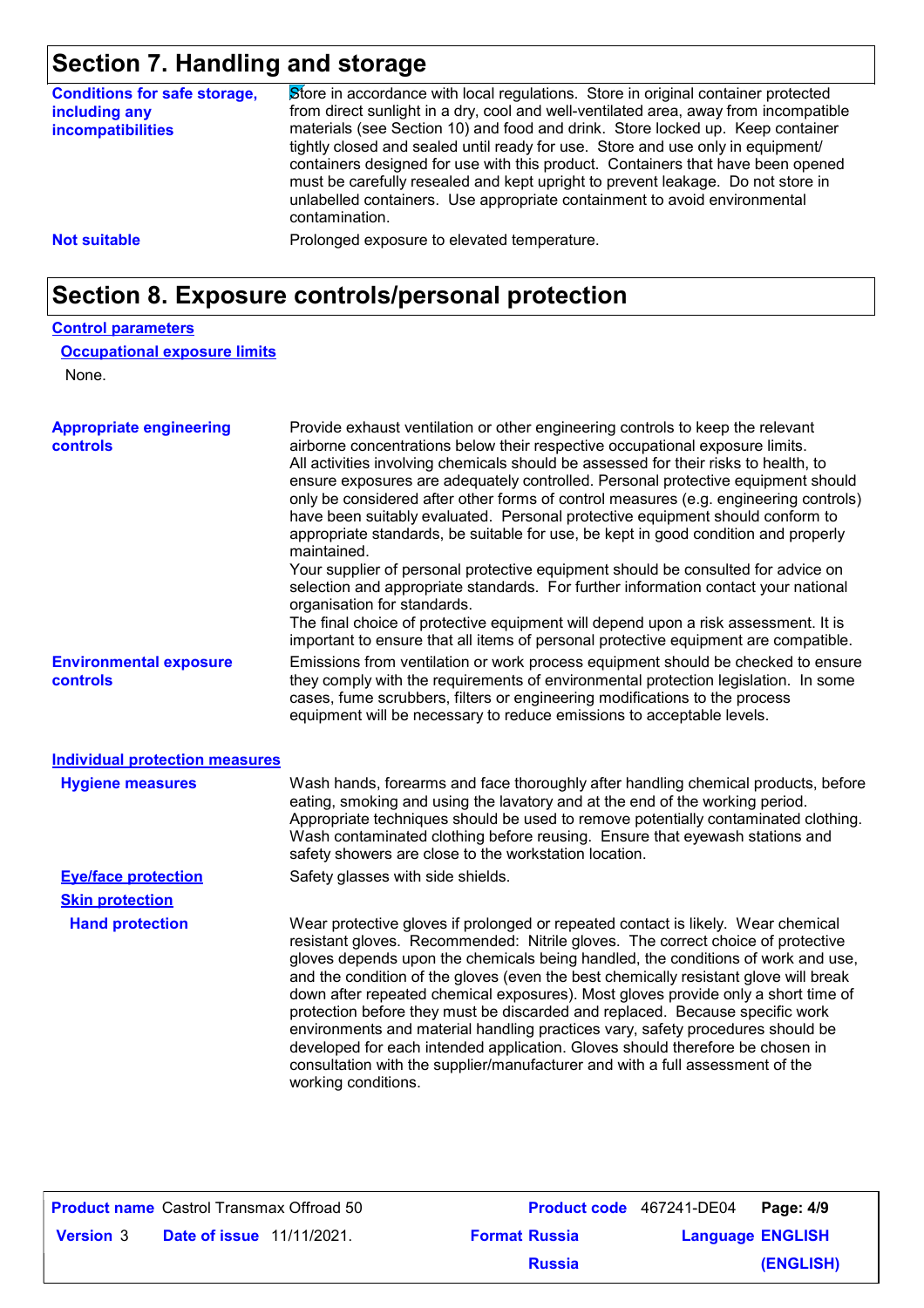# **Section 8. Exposure controls/personal protection**

| <b>Body protection</b>        | Use of protective clothing is good industrial practice.<br>Personal protective equipment for the body should be selected based on the task<br>being performed and the risks involved and should be approved by a specialist<br>before handling this product.<br>Cotton or polyester/cotton overalls will only provide protection against light<br>superficial contamination that will not soak through to the skin. Overalls should be<br>laundered on a regular basis. When the risk of skin exposure is high (e.g. when<br>cleaning up spillages or if there is a risk of splashing) then chemical resistant aprons<br>and/or impervious chemical suits and boots will be required. |
|-------------------------------|---------------------------------------------------------------------------------------------------------------------------------------------------------------------------------------------------------------------------------------------------------------------------------------------------------------------------------------------------------------------------------------------------------------------------------------------------------------------------------------------------------------------------------------------------------------------------------------------------------------------------------------------------------------------------------------|
| <b>Respiratory protection</b> | In case of insufficient ventilation, wear suitable respiratory equipment.<br>The correct choice of respiratory protection depends upon the chemicals being<br>handled, the conditions of work and use, and the condition of the respiratory<br>equipment. Safety procedures should be developed for each intended application.<br>Respiratory protection equipment should therefore be chosen in consultation with<br>the supplier/manufacturer and with a full assessment of the working conditions.                                                                                                                                                                                 |

### **Section 9. Physical and chemical properties**

The conditions of measurement of all properties are at standard temperature and pressure unless otherwise indicated.

#### **Appearance**

| Liquid.                                            |
|----------------------------------------------------|
| Brown.                                             |
| Not available.                                     |
| Not available.                                     |
| Not applicable.                                    |
| Not available.                                     |
| Not available.                                     |
| $\varnothing$ pen cup: >220°C (>428°F) [Cleveland] |
| Not available.                                     |
| Not applicable. Based on - Physical state          |
| Not available.                                     |
|                                                    |

#### **Vapour pressure**

| <b>Vapour pressure</b>         |                                                                 | Vapour Pressure at 20°C |         |                    |          | Vapour pressure at 50°C |               |  |
|--------------------------------|-----------------------------------------------------------------|-------------------------|---------|--------------------|----------|-------------------------|---------------|--|
|                                | <b>Ingredient name</b>                                          | mm Hg                   | kPa     | <b>Method</b>      | mm<br>Hg | kPa                     | <b>Method</b> |  |
|                                | Residual oils<br>(petroleum), solvent-<br>dewaxed               | 0.08                    | < 0.011 | <b>ASTM D 5191</b> |          |                         |               |  |
|                                | Residual oils<br>(petroleum),<br>hydrotreated                   | < 0.08                  | < 0.011 | <b>ASTM D 5191</b> |          |                         |               |  |
|                                | Distillates (petroleum),<br>hydrotreated heavy<br>paraffinic    | < 0.08                  | < 0.011 | <b>ASTM D 5191</b> |          |                         |               |  |
|                                | Distillates (petroleum),<br>solvent-dewaxed heavy<br>paraffinic | < 0.08                  | < 0.011 | <b>ASTM D 5191</b> |          |                         |               |  |
|                                | Zinc bis[O,O-bis<br>(2-ethylhexyl)] bis<br>(dithiophosphate)    | 0                       | 10      | EU A.4             | 0        | 0                       | EU A.4        |  |
| <b>Relative vapour density</b> | Not available.                                                  |                         |         |                    |          |                         |               |  |
| <b>Relative density</b>        | Not available.                                                  |                         |         |                    |          |                         |               |  |
| <b>Density</b>                 | <1000 kg/m <sup>3</sup> (<1 g/cm <sup>3</sup> ) at 15°C         |                         |         |                    |          |                         |               |  |

|                  | <b>Product name</b> Castrol Transmax Offroad 50 |                      | Product code 467241-DE04 Page: 5/9 |           |
|------------------|-------------------------------------------------|----------------------|------------------------------------|-----------|
| <b>Version</b> 3 | <b>Date of issue</b> 11/11/2021.                | <b>Format Russia</b> | <b>Language ENGLISH</b>            |           |
|                  |                                                 | <b>Russia</b>        |                                    | (ENGLISH) |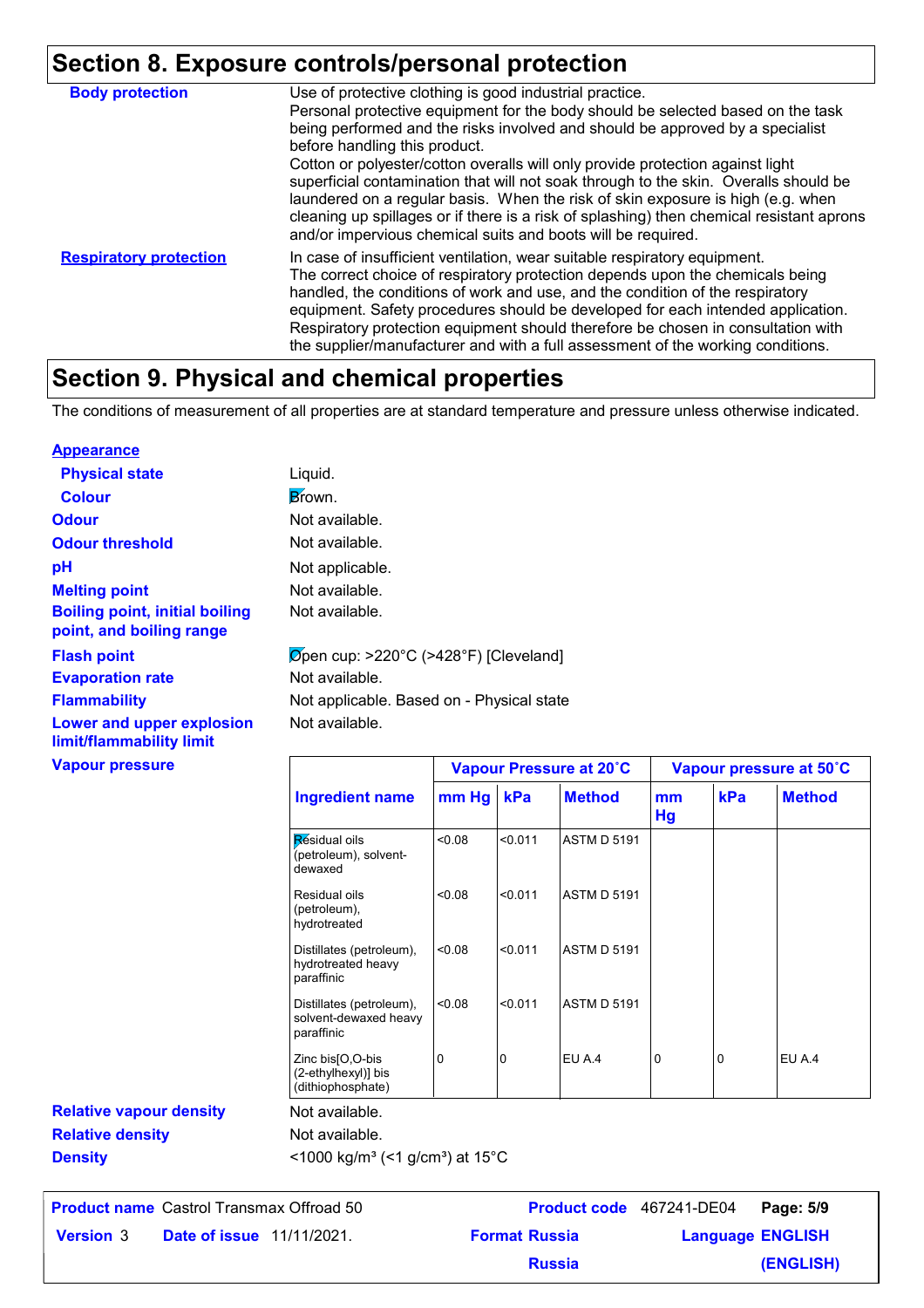# **Section 9. Physical and chemical properties**

| <b>Solubility</b>                                 | insoluble in water.                                                                                                           |
|---------------------------------------------------|-------------------------------------------------------------------------------------------------------------------------------|
| <b>Partition coefficient: n-</b><br>octanol/water | Mot applicable.                                                                                                               |
| <b>Auto-ignition temperature</b>                  | Not available.                                                                                                                |
| <b>Decomposition temperature</b>                  | Not available.                                                                                                                |
| <b>Viscosity</b>                                  | Kinematic: 207.9 mm <sup>2</sup> /s (207.9 cSt) at 40°C<br>Kinematic: 17.5 to 19 mm <sup>2</sup> /s (17.5 to 19 cSt) at 100°C |
| <b>Particle characteristics</b>                   |                                                                                                                               |
| <b>Median particle size</b>                       | <b>Not applicable.</b>                                                                                                        |

# **Section 10. Stability and reactivity**

| <b>Reactivity</b>                                   | No specific test data available for this product. Refer to Conditions to avoid and<br>Incompatible materials for additional information.                                   |
|-----------------------------------------------------|----------------------------------------------------------------------------------------------------------------------------------------------------------------------------|
| <b>Chemical stability</b>                           | The product is stable.                                                                                                                                                     |
| <b>Possibility of hazardous</b><br><b>reactions</b> | Under normal conditions of storage and use, hazardous reactions will not occur.<br>Under normal conditions of storage and use, hazardous polymerisation will not<br>occur. |
| <b>Conditions to avoid</b>                          | Avoid all possible sources of ignition (spark or flame).                                                                                                                   |
| <b>Incompatible materials</b>                       | Reactive or incompatible with the following materials: oxidising materials.                                                                                                |
| <b>Hazardous decomposition</b><br>products          | Under normal conditions of storage and use, hazardous decomposition products<br>should not be produced.                                                                    |

# **Section 11. Toxicological information**

**Information on toxicological effects**

| <b>Information on likely routes</b><br>of exposure                                  | Routes of entry anticipated: Dermal, Inhalation.                                  |                                                                                                                             |  |                         |  |  |
|-------------------------------------------------------------------------------------|-----------------------------------------------------------------------------------|-----------------------------------------------------------------------------------------------------------------------------|--|-------------------------|--|--|
| <b>Potential acute health effects</b>                                               |                                                                                   |                                                                                                                             |  |                         |  |  |
| <b>Eye contact</b>                                                                  |                                                                                   | No known significant effects or critical hazards.                                                                           |  |                         |  |  |
| <b>Inhalation</b>                                                                   | vapour pressure.                                                                  | Vapour inhalation under ambient conditions is not normally a problem due to low                                             |  |                         |  |  |
| <b>Skin contact</b>                                                                 |                                                                                   | Defatting to the skin. May cause skin dryness and irritation.                                                               |  |                         |  |  |
| <b>Ingestion</b>                                                                    |                                                                                   | No known significant effects or critical hazards.                                                                           |  |                         |  |  |
| <b>Symptoms related to the physical, chemical and toxicological characteristics</b> |                                                                                   |                                                                                                                             |  |                         |  |  |
| <b>Eye contact</b>                                                                  | No specific data.                                                                 |                                                                                                                             |  |                         |  |  |
| <b>Inhalation</b>                                                                   |                                                                                   | May be harmful by inhalation if exposure to vapour, mists or fumes resulting from<br>thermal decomposition products occurs. |  |                         |  |  |
| <b>Skin contact</b>                                                                 | Adverse symptoms may include the following:<br>irritation<br>dryness<br>cracking  |                                                                                                                             |  |                         |  |  |
| <b>Ingestion</b>                                                                    | No specific data.                                                                 |                                                                                                                             |  |                         |  |  |
|                                                                                     |                                                                                   | Delayed and immediate effects as well as chronic effects from short and long-term exposure                                  |  |                         |  |  |
| <b>Eye contact</b>                                                                  | Potential risk of transient stinging or redness if accidental eye contact occurs. |                                                                                                                             |  |                         |  |  |
| <b>Product name</b> Castrol Transmax Offroad 50                                     |                                                                                   | Product code 467241-DE04                                                                                                    |  | Page: 6/9               |  |  |
| <b>Version 3</b><br><b>Date of issue 11/11/2021.</b>                                |                                                                                   | <b>Format Russia</b>                                                                                                        |  | <b>Language ENGLISH</b> |  |  |
|                                                                                     |                                                                                   | <b>Russia</b>                                                                                                               |  | <b>(ENGLISH)</b>        |  |  |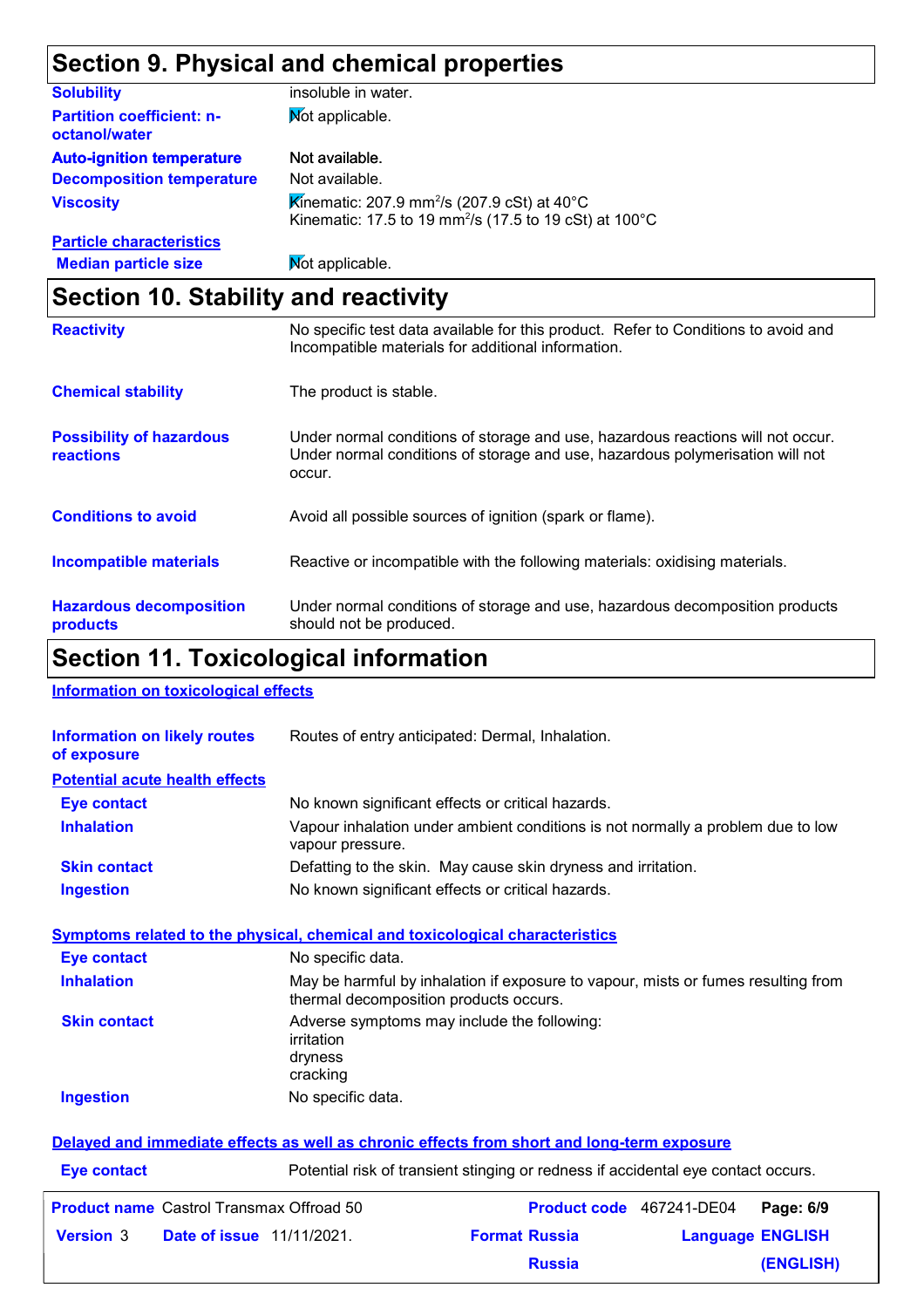# **Section 11. Toxicological information**

| <b>Inhalation</b>                       | Overexposure to the inhalation of airborne droplets or aerosols may cause irritation<br>of the respiratory tract. |
|-----------------------------------------|-------------------------------------------------------------------------------------------------------------------|
| <b>Skin contact</b>                     | Prolonged or repeated contact can defat the skin and lead to irritation, cracking and/<br>or dermatitis.          |
| <b>Ingestion</b>                        | Ingestion of large quantities may cause nausea and diarrhoea.                                                     |
| <b>Potential chronic health effects</b> |                                                                                                                   |
| <b>General</b>                          | No known significant effects or critical hazards.                                                                 |
| <b>Carcinogenicity</b>                  | No known significant effects or critical hazards.                                                                 |
| <b>Mutagenicity</b>                     | No known significant effects or critical hazards.                                                                 |
| <b>Teratogenicity</b>                   | No known significant effects or critical hazards.                                                                 |
| <b>Developmental effects</b>            | No known significant effects or critical hazards.                                                                 |
| <b>Fertility effects</b>                | May damage fertility.                                                                                             |

#### **Numerical measures of toxicity**

| <b>Acute toxicity estimates</b> |                  |  |  |
|---------------------------------|------------------|--|--|
| <b>Route</b>                    | <b>ATE value</b> |  |  |
| $\overline{\mathsf{a}}$ ral     | 195682.46 mg/kg  |  |  |

### **Section 12. Ecological information**

**Environmental effects** No known significant effects or critical hazards.

#### **Persistence and degradability**

Expected to be biodegradable.

#### **Bioaccumulative potential**

This product is not expected to bioaccumulate through food chains in the environment.

| <b>Mobility in soil</b><br><b>Mobility</b> | Spillages may penetrate the soil causing ground water contamination.                                                      |
|--------------------------------------------|---------------------------------------------------------------------------------------------------------------------------|
| <b>Other ecological information</b>        | Spills may form a film on water surfaces causing physical damage to organisms.<br>Oxygen transfer could also be impaired. |

### **Section 13. Disposal considerations**

| <b>Disposal methods</b> | The generation of waste should be avoided or minimised wherever possible.<br>Significant quantities of waste product residues should not be disposed of via the<br>foul sewer but processed in a suitable effluent treatment plant. Dispose of surplus<br>and non-recyclable products via a licensed waste disposal contractor. Disposal of<br>this product, solutions and any by-products should at all times comply with the<br>requirements of environmental protection and waste disposal legislation and any<br>regional local authority requirements. Waste packaging should be recycled.<br>Incineration or landfill should only be considered when recycling is not feasible. This<br>material and its container must be disposed of in a safe way. Care should be taken<br>when handling emptied containers that have not been cleaned or rinsed out. Empty<br>containers or liners may retain some product residues. Avoid dispersal of spilt |
|-------------------------|---------------------------------------------------------------------------------------------------------------------------------------------------------------------------------------------------------------------------------------------------------------------------------------------------------------------------------------------------------------------------------------------------------------------------------------------------------------------------------------------------------------------------------------------------------------------------------------------------------------------------------------------------------------------------------------------------------------------------------------------------------------------------------------------------------------------------------------------------------------------------------------------------------------------------------------------------------|
|                         | material and runoff and contact with soil, waterways, drains and sewers.                                                                                                                                                                                                                                                                                                                                                                                                                                                                                                                                                                                                                                                                                                                                                                                                                                                                                |

|                  | <b>Product name</b> Castrol Transmax Offroad 50 |                      | Product code 467241-DE04 Page: 7/9 |           |
|------------------|-------------------------------------------------|----------------------|------------------------------------|-----------|
| <b>Version 3</b> | <b>Date of issue</b> 11/11/2021.                | <b>Format Russia</b> | <b>Language ENGLISH</b>            |           |
|                  |                                                 | <b>Russia</b>        |                                    | (ENGLISH) |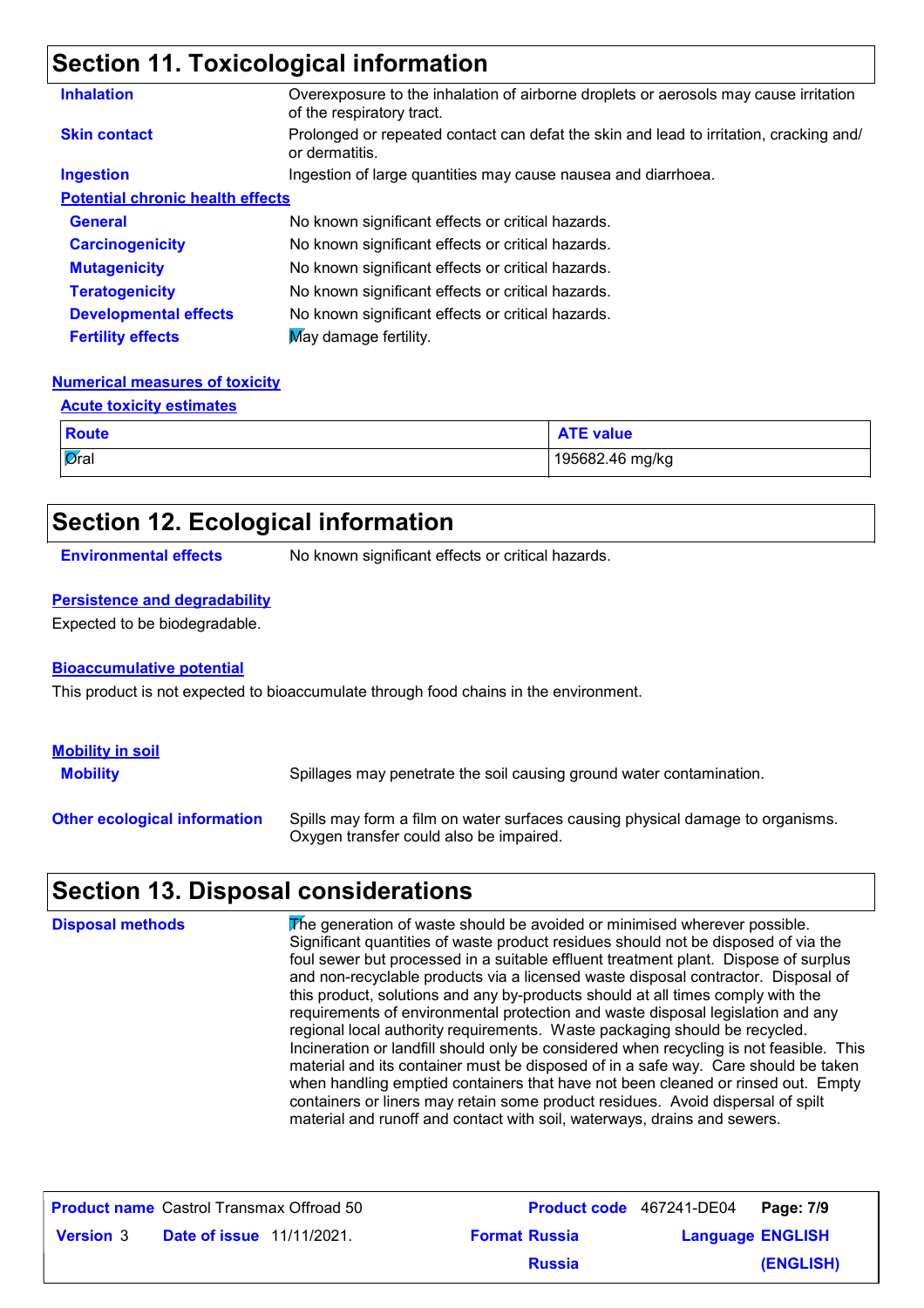# **Section 14. Transport information**

|                                      | <b>IMDG</b>              | <b>IATA</b>              |
|--------------------------------------|--------------------------|--------------------------|
| <b>UN number</b>                     | Not regulated.           | Not regulated.           |
| <b>UN proper</b><br>shipping name    | $\overline{\phantom{0}}$ | ۰                        |
| <b>Transport hazard</b><br>class(es) | $\blacksquare$           | $\overline{\phantom{a}}$ |
| <b>Packing group</b>                 | $\overline{\phantom{a}}$ | ٠                        |
| <b>Environmental</b><br>hazards      | No.                      | No.                      |
| <b>Additional</b><br>information     | $\overline{\phantom{0}}$ | $\overline{a}$           |

**Special precautions for user** Not available.

# **Section 15. Regulatory information**

### **Regulation according to other foreign laws**

| <b>REACH Status</b>                                             | The company, as identified in Section 1, sells this product in the EU in compliance<br>with the current requirements of REACH. |
|-----------------------------------------------------------------|--------------------------------------------------------------------------------------------------------------------------------|
| <b>United States inventory</b><br>(TSCA 8b)                     | All components are active or exempted.                                                                                         |
| <b>Australia inventory (AIIC)</b>                               | All components are listed or exempted.                                                                                         |
| <b>Canada inventory</b>                                         | All components are listed or exempted.                                                                                         |
| <b>China inventory (IECSC)</b>                                  | At least one component is not listed.                                                                                          |
| <b>Japan inventory (CSCL)</b>                                   | All components are listed or exempted.                                                                                         |
| <b>Korea inventory (KECI)</b>                                   | All components are listed or exempted.                                                                                         |
| <b>Philippines inventory</b><br>(PICCS)                         | All components are listed or exempted.                                                                                         |
| <b>Taiwan Chemical</b><br><b>Substances Inventory</b><br>(TCSI) | All components are listed or exempted.                                                                                         |

# **Section 16. Other information**

| <b>History</b>                    |                            |
|-----------------------------------|----------------------------|
| <b>Date of printing</b>           | 11/11/2021                 |
| Date of issue/Date of<br>revision | 11/11/2021                 |
| Date of previous issue            | 6/28/2021                  |
| <b>Version</b>                    | 3                          |
| <b>Prepared by</b>                | <b>Product Stewardship</b> |

**Product name** Castrol Transmax Offroad 50

**Date of issue** 11/11/2021. **Version** 3 **Format Russia Language** Castrol Transmax Offroad 50 **Product code** 467241-DE04 **Page: 8/9** | **Language ENGLISH (ENGLISH) Russia**